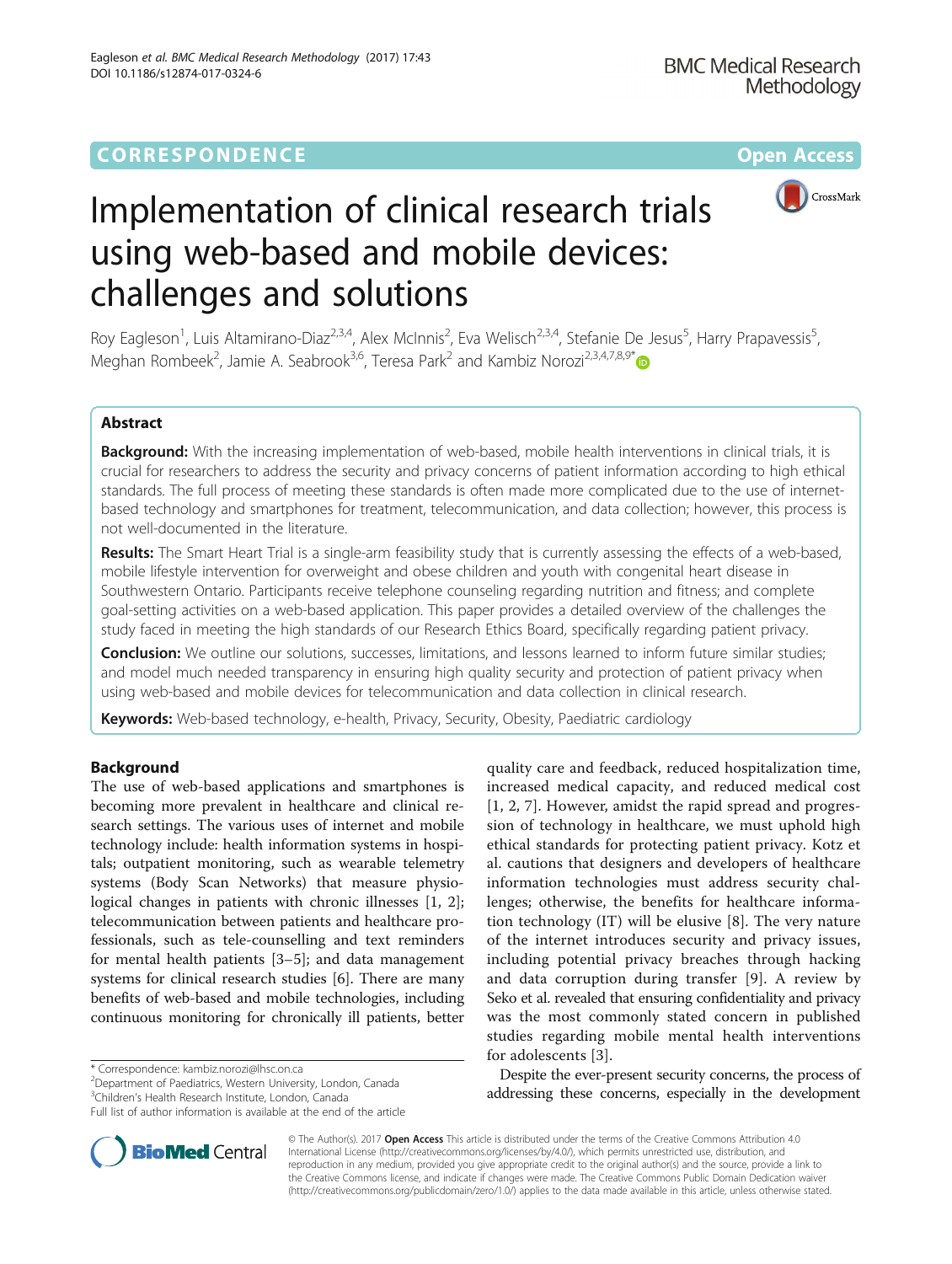and implementation of web-based, mobile health interventions, is not well-documented and fragmented in literature. Literature is fragmented in terms of techniques and schemes that are used, such as data encryption, anonymization, and pseudonymization techniques. Also, few studies report the entire process of gaining ethics approval regarding patient privacy or how different frameworks and techniques are used specifically in clinical research to develop and implement a web-based mobile intervention. Clinical research studies implementing webbased mobile health interventions do not often discuss data security in detail. Those that do report security measures for collected data most commonly report having secure servers/institution firewalls, username/ password authentication, 128-bit data encryption, and de-identification of personal information. Each intervention is unique, with different methods for interacting with participants and requiring tailored safeguards for protecting patient privacy. Without a standardized procedure for implementing web-based and mobile systems in clinical research, it is important to demonstrate transparency regarding security and protection of patient privacy when conducting such studies. This is not only to inform other researchers, but to demonstrate ethical duty to privacy.

# The "Smart Heart" Trial

The Smart Heart Trial is an ongoing single arm feasibility study to examine how a 12-month lifestyle intervention will impact health and well-being measures, such as body weight and body composition, in overweight and obese children and adolescents with congenital heart disease (CHD) in Southwestern Ontario. All participants are provided with a complimentary smartphone and 1-year mobile plan. The intervention consists of nutrition and fitness counseling provided over the phone by health coaches (dieticians and fitness specialists). There is also a web-based component, which provides participants with optional e-mails for communicating with their health coaches and a goal-setting application introduced 6 months into the program for recording daily activity and nutrition behaviours. Health coaches have administrative access to the web application in order to follow and comment on each participant's progress. The data collected is used to inform health coaches in their practice and to evaluate the web-application (patterns of use) and define participant engagement in the program. There was an unexpected delay in gaining ethics approval for this study, for there were concerns regarding the web-based component and potential risks for patient privacy. In addressing the privacy issues raised by our research ethics board, we strengthened our security measures and recognized the importance of protecting patient privacy when implementing web-based applications for clinical research.

# Ethical standards and legislation regarding patient privacy in Canada

In Ontario, Canada, all healthcare practices must adhere to the Personal Health Information Protection Act (PHIPA), a provincial law based on 10 privacy principles: 1) Accountability for personal health information (PHI); 2) Identifying purposes for the collection of PHI; 3) Consent for the collection, use, and disclosure of personal information (PI); 4) Limiting collection of PHI; 5) Limiting use, disclosure, and retention of personal information (PI); 6) Ensuring accuracy for PHI; 7) Ensuring safeguards for PI; 8) Openness about PI policies and practices; 9) Individual access to own PI; and 10) Challenging compliance with the hospital's privacy policies and practices [\[10\]](#page-7-0). All research involving human subjects in Canada must adhere to the Tri-Council Policy Statement: Ethical Conduct for Research Involving Humans (TCPS2), a joint, federal policy of the Canadian Institutes of Health Research (CIHR), the Natural Sciences and Engineering Research Council of Canada (NSERC), and the Social Sciences and Humanities Research Council of Canada (SSHRC) [\[11\]](#page-7-0). The policy's section on Privacy and Confidentiality states that researchers have an ethical duty of confidentiality, safeguarding information entrusted to them without misusing or wrongfully disclosing it [\[11](#page-7-0)]. The Smart Heart Trial underwent ethics review by two organizations, London Health Sciences Centre (LHSC) and Western University, ensuring the study met PHIPA, TCPS2, as well as hospital policies and ethical standards.

# **Objectives**

The objective of this paper is to provide a detailed overview of the challenges the Smart Heart Trial faced in meeting the high standards of the research ethics board (REB), specifically regarding patient privacy. We outline our solutions, and describe their successes and limitations, in order to inform future similar studies and model much needed transparency in ensuring high quality security and protection of patient privacy when using web-based and mobile devices for telecommunication and data collection in clinical research.

# Addressing privacy issues for smart heart trial Disclosure of information regarding Web application security measures

The first REB request was a full description of the web application and how it protected patient privacy. Thus, we provided information on: 1) data type and delivery, including study population, data storage locations, logging, and data retention; 2) privacy, including information security, access to information, disclosure, and consent; and 3) security, including hosting environment and authentication. This information is summarized in Table [1.](#page-2-0)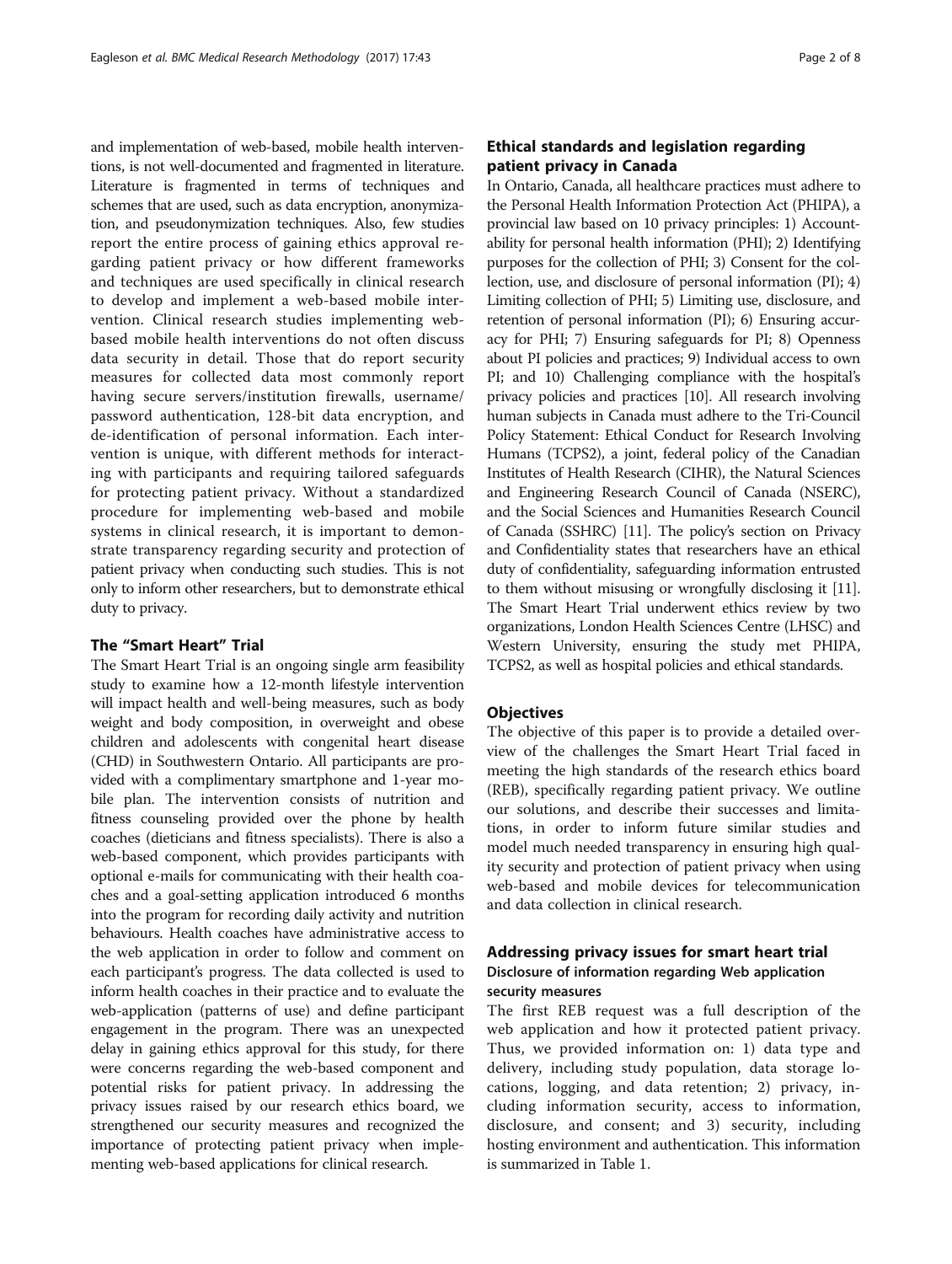| Section 1 - Data Type and Delivery            |                                                                                                                                                                                                                                                                                                                                                                                                                                                                                                                                                                                                                                                                                                                                                                                                                                                                                                                                                                                                                                                                         |                            | • External access to the shared drive on LHSC                                                                                                                                                                                                                                                                                                                                                                                                                                                                                                                                   |
|-----------------------------------------------|-------------------------------------------------------------------------------------------------------------------------------------------------------------------------------------------------------------------------------------------------------------------------------------------------------------------------------------------------------------------------------------------------------------------------------------------------------------------------------------------------------------------------------------------------------------------------------------------------------------------------------------------------------------------------------------------------------------------------------------------------------------------------------------------------------------------------------------------------------------------------------------------------------------------------------------------------------------------------------------------------------------------------------------------------------------------------|----------------------------|---------------------------------------------------------------------------------------------------------------------------------------------------------------------------------------------------------------------------------------------------------------------------------------------------------------------------------------------------------------------------------------------------------------------------------------------------------------------------------------------------------------------------------------------------------------------------------|
| Study population<br>Data Storage<br>Locations | Obese patients (ages 7-17) with existing cardiac<br>condition<br>1. LHSC Shared Drive: Identifiable data is stored<br>only on the LHSC network on a private<br>shared storage location.<br>• Type of Data:<br>• Notes and documentation gathered from the<br>health coaches, demographic data, etc.<br>· Patient demographic data.<br>· Study related documentation.<br>• Database backups and Web access logs.<br>2. Web Server: Anonymized data is maintained<br>on ISO Solutions Inc. web server. This data is                                                                                                                                                                                                                                                                                                                                                                                                                                                                                                                                                       |                            | server is accessible to team members only<br>via Juniper VPN, utilizing 2 form authentication<br>• External data backup drive:<br>• Kept onsite at hospital, stored in a locked<br>drawer, and encrypted with 512-bit encryption<br>and 64 character password. Trucrypt is used<br>to encrypt the drive.<br>· System Tracking, backup and logging:<br>• Web site access is tracked and logged.<br>• Email access is logged.<br>· Website, database, all log files are backed<br>up nightly.<br>· Shared Drive is backed up nightly and<br>archived to encrypted external drive. |
|                                               | stored in SQL DB with user authentication via<br>a web interface or mobile phone app. All<br>information is entered under a generic patient<br>login name (e.g., 'patient1', 'patient2', etc) and<br>password.<br>• Type of Data:<br>• Numerical data related to the users' exercise<br>and eating habits.<br>3. Email System: Data is also transferred via email<br>to and from patients, again using anonymized<br>generated patient ID. Information is transient<br>and is deleted as the trial data is analyzed.<br>• Type of Data:<br>· Follow-up from health coaches will be<br>transferred to and from patients.<br>4. External Drive: The identified data stored on<br>the LHSC network is backed up with the<br>standard LHSC backup utility, and copied<br>to an external encrypted HD that is stored<br>on site at LHSC in a locked cabinet,<br>compatible with hospital records-keeping<br>standards.<br>• Type of Data:<br>• Notes and documentation gathered from the<br>health coaches.<br>· Patient demographic data.<br>· Study related documentation. | Access to Information      | • Role-based access<br>• Access rights (e.g., read only, read/modify)<br>to web site, shared drive, and e-mail account<br>is controlled depending on type of user<br>(physician, health coach, participant, vendor/<br>ISQ Solutions. Inc, technical support staff)                                                                                                                                                                                                                                                                                                             |
|                                               |                                                                                                                                                                                                                                                                                                                                                                                                                                                                                                                                                                                                                                                                                                                                                                                                                                                                                                                                                                                                                                                                         | Disclosure                 | · No personal health information will be<br>disclosed to any persons who are not<br>employees or agents of the hospital.                                                                                                                                                                                                                                                                                                                                                                                                                                                        |
|                                               |                                                                                                                                                                                                                                                                                                                                                                                                                                                                                                                                                                                                                                                                                                                                                                                                                                                                                                                                                                                                                                                                         | Consent                    | · Patient/SDM consent is being obtained<br>for the collection, use and/or disclosure<br>of the information for the study.                                                                                                                                                                                                                                                                                                                                                                                                                                                       |
|                                               |                                                                                                                                                                                                                                                                                                                                                                                                                                                                                                                                                                                                                                                                                                                                                                                                                                                                                                                                                                                                                                                                         | Section 3: Security        |                                                                                                                                                                                                                                                                                                                                                                                                                                                                                                                                                                                 |
|                                               |                                                                                                                                                                                                                                                                                                                                                                                                                                                                                                                                                                                                                                                                                                                                                                                                                                                                                                                                                                                                                                                                         | Hosting and<br>Environment | • LHSC Shared Drive is stored on a server in<br>the LHSC Data Centre.<br>• Web Server is hosted by ISQ Solution Inc.<br>o Windows2008 server<br>o SQL2008 Database.<br>$o$ IIS 7<br><b>o</b> Backend access is via sftp or https.<br>• Email Server is hosted by ISQ Solution Inc.<br>o Windows2008 server<br>o Web Mail<br>· Secure web mail client available. (https)                                                                                                                                                                                                         |
| Logging                                       | · The phone and email communication will be<br>logged on pen-and-paper forms by the<br>health coaches as it is acquired.<br>• Access to the web site and database will be<br>logged to an activity log and stored on the<br>web server. This log is backed up nightly<br>to the LHSC server shared area.                                                                                                                                                                                                                                                                                                                                                                                                                                                                                                                                                                                                                                                                                                                                                                | Authentication             | • All access requires an ID and password.<br>• No information is stored on the phone or<br>workstation.<br>• All data accessible via email or web server<br>and has no patient identifiers.<br>· System access is logged.                                                                                                                                                                                                                                                                                                                                                       |

<span id="page-2-0"></span>Table 1 Description of Web-Based Application for the Research Ethics Board (REB)

Section 2: Privacy

• Only information stored on the LHSC network contains patient identifiable information. All other information is entered under a generic ID with password.

Data Retention • All study data will be maintained five years

hospital protocol.

Information Security • External access to data:

• Anonymized information is stored on an external web server. Web server requires ID and password for access.

after the study has been completed, as per

• Email communication to and from health coach. Emails are stored on external email server. Anonymized accounts are used, and no patient identifiable information is transferred. ID and password are required for access.

Table 1 Description of Web-Based Application for the Research Ethics Board (REB) (Continued)

Despite these safeguards (Table 1), the REB required further information which caused a delay in the initiation of the study, due to a number of special issues associated with the use of web-based services to gather the anonymized data. We recognized the severity of the following issues raised by the committee, and accordingly, we prepared the following response to the specific items raised by the REB. As such, this information may prove valuable in assisting other researchers with navigating policies of their own REB.

Ontario's "PHIPA" privacy laws are based on 10 privacy principles. Of these principles 1 to 4 pertain to the "Accountability, Collection, Consent, and Constraints and Limits" on data collection. These are addressed through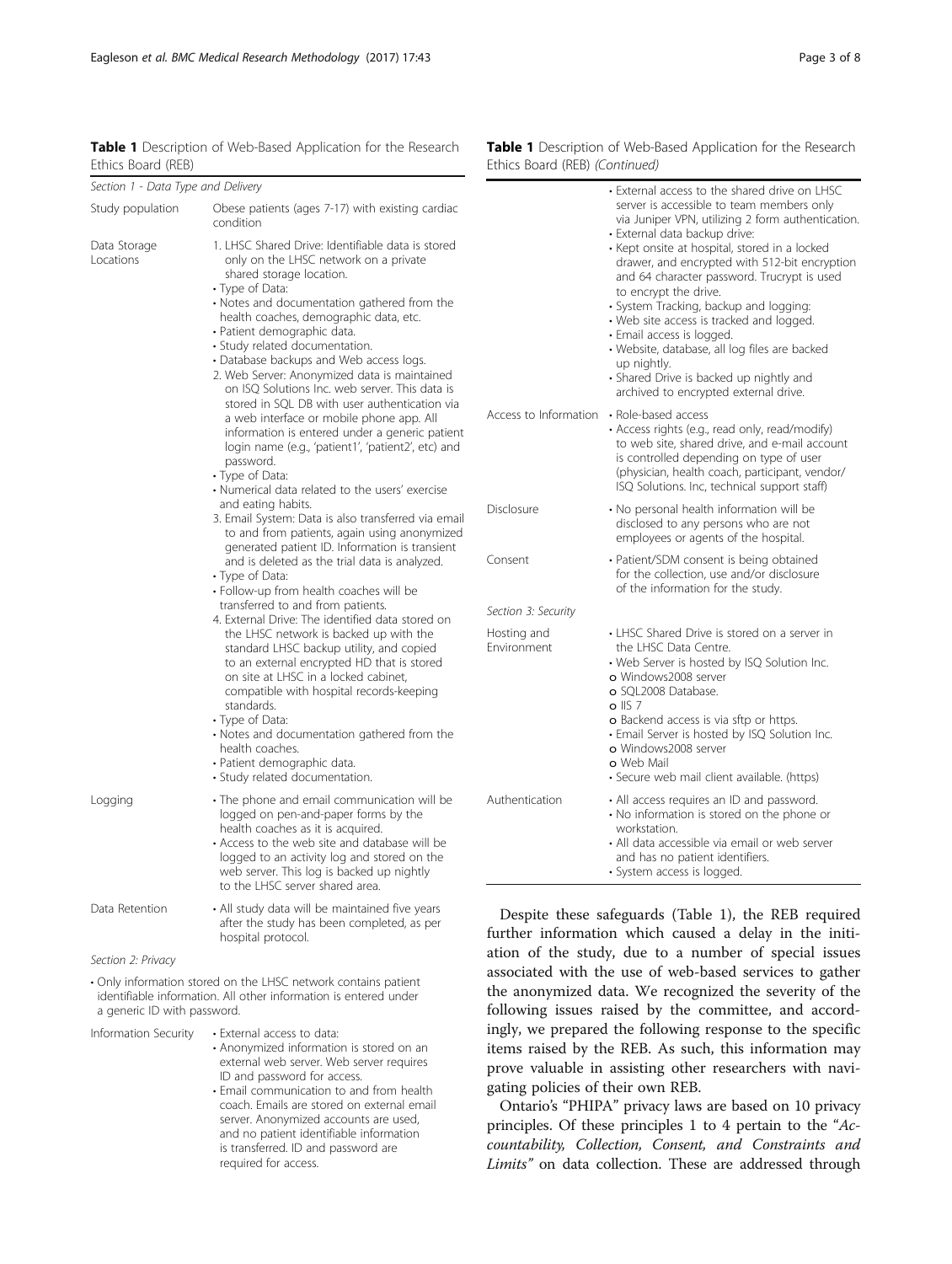non-technical means, through the protocols of the study and the interactions with participants, as governed by the Research and Ethics Protocol of our study; these are general administrative principles. Similarly, principles 5, 6, 8 and 10 regard policies that limit the use and restrict disclosure of records, as well as ensuring accuracy and openness of these policies. Principle 9 deals with "individual access" to records. Since our patients enter their own data, and no other information is stored, they have first-hand knowledge of this information. No mechanism is provided to enable participants to directly access the recorded information once it is entered. However, participants are able to access to their own data in order to review their progress, as part of the experimental protocol, by contacting the Study Consultant. What remains to be addressed is principle 7, which deals with "Ensuring Safeguards" for participants PI, and is the focus of the remainder of our report.

## Addressing the general vulnerability of Web-based services

We were asked by the REB to address a number of generic concerns regarding the general security of web services. This is not an unreasonable request; yet many of the REB's concerns were couched in technical terms such as 'minimization of attack surface' and other web security idioms. The techniques we utilized for re-deploying our web application prototype intrinsically allowed for a rich layer of security. To be sure, most IT teams, even the ones who actively engage in threat modeling, do not understand their web application's attack surface. From an architectural standpoint, it is typical for such teams to brainstorm with a whiteboard, and create a high-level diagram of all the major components and how they interact. From the source code perspective, you can examine the dependencies between files and what database permissions are needed. One can even point to the encryption scheme used by our internet services provider. For complex systems, this exercise can provide a complete picture of the processes, data flows, protocols, privilege boundaries, external entities, and so on, which would provide you with an understanding all of the potential attack vectors. However, in our particular case, the interactions were not complex and quite straightforward, without interactions between service-oriented modules.

To address these security concerns we employed a defence strategy using coordinated protective layers in combination with arranging the defence components in ways that are complementary and co-supportive. This is exactly the sense in which it is used for security and safety precautions – to concede that no single defence can be perfectly reliable. Typically, this involves using multiple passwords, anti-virus software, secure server technology and internet firewalls. We employ these and make use of Logging and Sandboxing – the recording of all interactions, and ensuring that no general "shell script" functions are enabled along with the data records, respectively. From that top-level perspective, we describe our approach to defence and security.

# Minimization of the attack surface

It used to be that web application security considerations were restricted to concerns over the number of ports that would be open on a server. Modern operating systems have fully specified firewall rules implemented. In the creation of our SQL database, we do not allow other web services to access this database. We make use of the secure Entity Framework to display data from the single table on a page when requested by the authorized administrator of the project; and this is handled by the Microsoft secure framework and the Model, View, Controller (MVC) software pattern (Fig. 1).

## Use of defense in depth

Web Service developers typically make use of pre-existing service libraries; following the installation instructions to define and map two servlets into the web.xml file, and then to integrate with the web app. After a bit of educated trial and error, it may become functional. This is where most developers stop. Unseasoned developers might need to make use of a web "action" parameter which can be function-typed as either "view", "edit", or "delete"; and what if their application only uses "view"? They would still be exposing the other actions for probing by anybody who knows the URL syntax for that API. In our development, we have considered the critical question: "How much functionality do we actually need?". Our application makes straightforward use of HTTP get and post with validation methods. We have provided full implementations of the

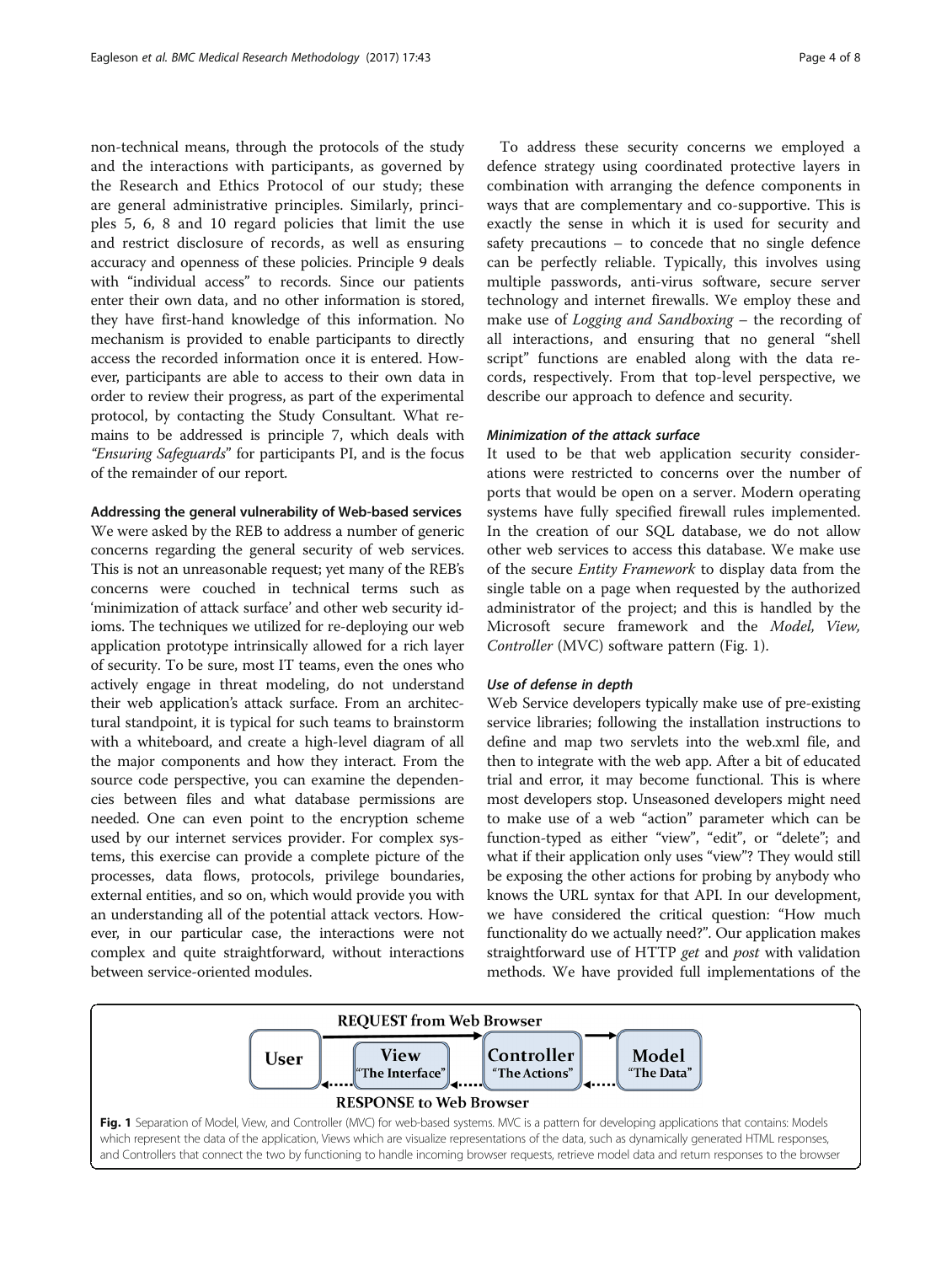API methods for forms posting and database queries, thus eliminating these attack modes. We make use of input validation when the forms are posted, and we have full access to our website files at all times, addressing the final question on fixing code directly (Fig. 2).

"Defence in Depth" is the old military strategy of arranging protective layers in a coordinated fashion – the goal is to slow the advance of the enemy, rather than to suppose that one fail-safe line can ever be established as an absolute wall to the attack. Secure systems need to be developed according to the principle that each application layer and sub-system is responsible for its own security. Each level should function as its own gatekeeper and act as if it is always interacting directly with the outside world, authenticating and authorizing users before allowing them to perform any actions. Our design employs this methodology through the use of web authentication, which utilizes anti-forgery tokens for each transaction between client and server.

# Use of least privileges

Our Web Application handles input requests from the users by executing them with the least amount of privilege. We have designed our application not to require elevated rights and avoid scenarios that require them. When required, they would be temporary and restricted by granting them for only the minimum time required to complete the task followed by immediate removal.

There is also no disk access, and consequently, files cannot be deleted, uploaded or executed.

## Employment of secure defaults

Starting with version 1.1, ASP.NET has built-in input filtering for implementation of secure defaults. Any attempt to submit a request containing bracketed tags  $(*<sup>o</sup> or <sup>n</sup>)$  in any of its form data, query string parameters, or cookies, results in an error page indicating that malicious input has been detected. This, in addition to our server-side validation, prevents malicious attack through the HTTP request. We also make use of SQL Membership, which is a "secure default" implementation for the Database Access side.

# Assumption that the external systems are insecure

On a web-based system, any input from a user's browser, or another system, should always be treated as a potential threat. Our design imposes validation for each and every interaction processed by the Web Application. We never assume that we can trust the HTML request simply because it has already been validated elsewhere. For example, when a user types an entry into a web form, the client-side code (e.g. Javascript) can validate the data to ensure it complies with the range of acceptable values. This may help to create a more robust user experience, but this is certainly not our only line of defence. It is very easy for a would-be attacker to submit a form post directly to the server, thus bypassing any client-side

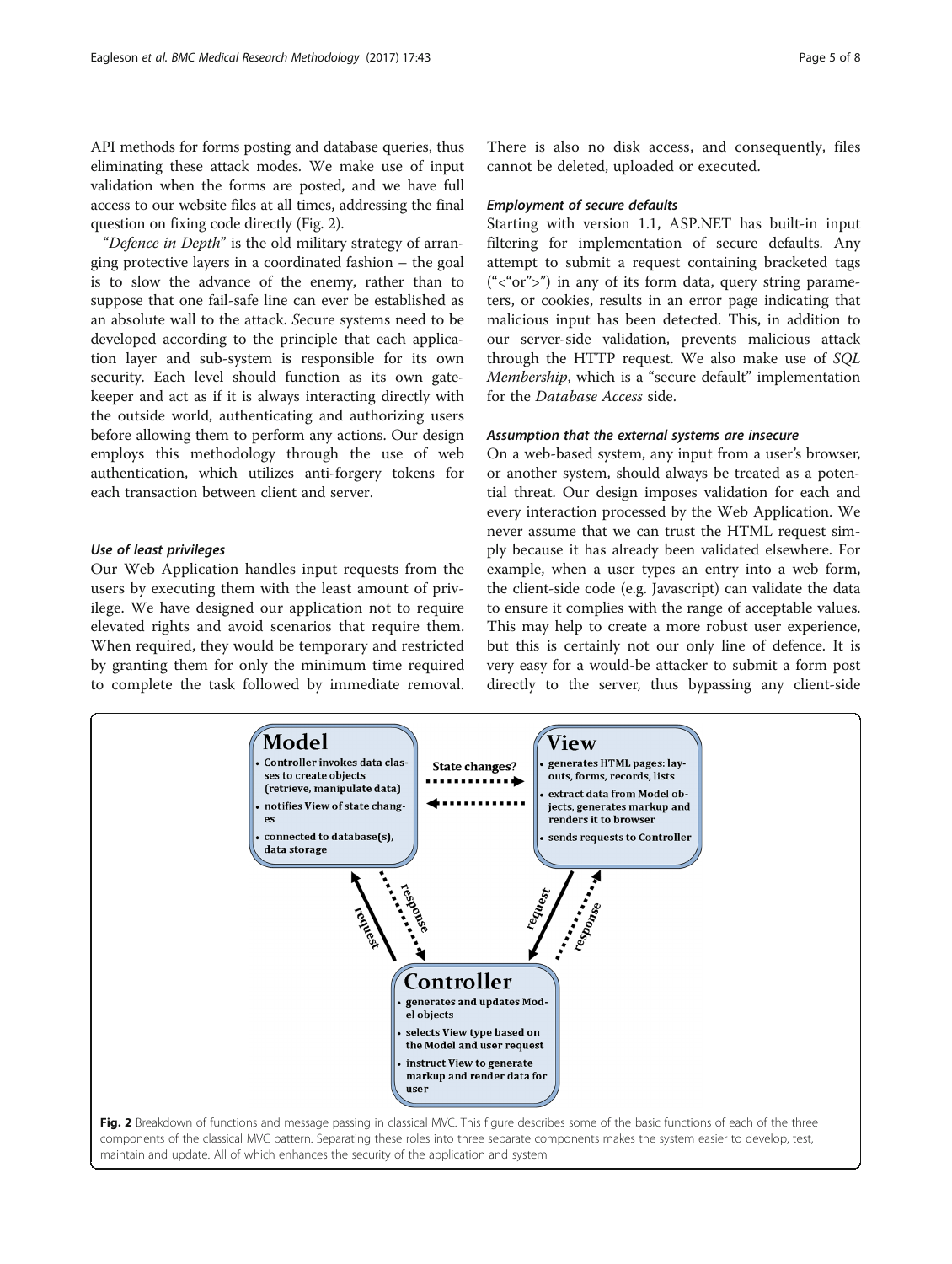validation. Therefore, our design employs server-side verification. We make use of controller-based procedures to validate the data, thus blocking the use of web-based attacks that circumvent the client-side validation. For web maintenance and development, our server provides a secure connection between a users' computer and their services that protects e-mail, data, and uploads. In order to establish connections, they make use of a secure socket layer (SSL) (see Additional file [1\)](#page-6-0).

## Successes, limitations, and lessons learned

The Smart Heart Trial was approved in June 2012 by delegated review of the Clinical Research Impact Committee of the LHSC and Western University (REB #18843).

Avancha et al. identified misuse of patient identities, unauthorized access to PI, and unauthorized disclosure of PI as potential threats to user privacy; and suggests authentication, anonymity, consent, and access control as security measures against these threats [[7\]](#page-6-0). The Smart Heart Trial's web-based application employs these protective measures. For example, in one hypothetical scenario an outsider gains access to de-identified data and can then re-identify patients from anonymized research data. In the Smart Heart Trial, de-identified data is only stored on the hospital network in a private shared storage site. Access to the shared drive is secured by controlling user access rights and individual passwords, which must meet up to 3 requirements (e.g., one upper case letter) for added password complexity. There is also a virtual private network (VPN) available to the project researchers for data access, but user rights access and password controls follow the same stringent rule set. Thus, the chances of an outsider obtaining de-identified data are very slim. A breach of privacy would require auditing of group membership. Anonymized data is stored on a secure, external web server hosted by ISQ Solutions, Inc., and only contains numerical data that would be meaningless without the knowledge of the health coaches and physicians associated with the study. Patients are assigned generated usernames (e.g., patient 1, patient 2) and passwords for logging in to the web application. They cannot view previously submitted data. Thus, even if an outsider obtained the correct patient login information, they cannot access anonymized or deidentified information, as no information is stored on the phone or workstation. Informed consent regarding privacy policy and the collection, use and/or disclosure of information for the study was obtained from patients or parents/guardians of minor participants. As part of the recruitment process, and prior to consent, participants or their parents/guardians were verbally informed of the inherent risks associated with electronic PHI data storage and our obligations to maintain their privacy. The study also employed role-based access restricting access to only legitimate personnel and minimizing the possibility for intentional or accidental modification of PI [\[7](#page-6-0)]. For example, in the Smart Heart Trial, participants are granted "read only" rights to the web application, and no rights to access the hospital shared drive.

A limitation of the Smart Heart Trial's web application is that a user has unlimited tries to log in to the web application. However, the user is not informed whether their error is in the username or password, rendering automatic username/password generators ineffective. Furthermore, there were "trade-offs" between web application functionality and security—the more complex the application, the greater the security risks. Initially, we wanted to implement a complex feedback system between participants and health coaches where participants can view their progress to date. However, allowing patients to view their previous data entries may mean increased potential for unauthorized outsiders to also access this data. Time constraints also influenced the nature and quality of the security system. For example, we chose a third-party web server provider, for it would have taken approximately 8 months to implement the application on the hospital server. Additionally, the web application received approval much later than other components of the study intervention. Thus, we began our study without the web-based application and decided all participants should enroll in it in the second half of the intervention timeline. This approach has two advantages: 1) all participants will receive the same intervention and 2) we will be able to evaluate if adding the web-based application enhances the compliance of participants and study outcomes. Future studies should consider these factors (time and "trade-offs") when designing web-based applications, being prepared to make sacrifices on application functionality or adapt to changes in timelines during implementation.

## **Discussion**

Advances in information technology open up a new realm of possibilities for health services and clinical research using web-based applications and mobile devices. Healthcare practitioners and researchers must not neglect their ethical duty to protect patient privacy in their pursuit of developing and implementing the next innovative health technology. This paper discusses, and offers some solutions to, the challenges of protecting patient privacy by outlining the security solutions to a web-based, mobile lifestyle intervention for obese children and adolescents with CHD, and their strengths and weaknesses against threats such as misuse of patient identities and unauthorized access to PI.

In reporting our process, we demonstrate dedication to our ethical duty to protect patient privacy. This transparency and reporting of data security in clinical research can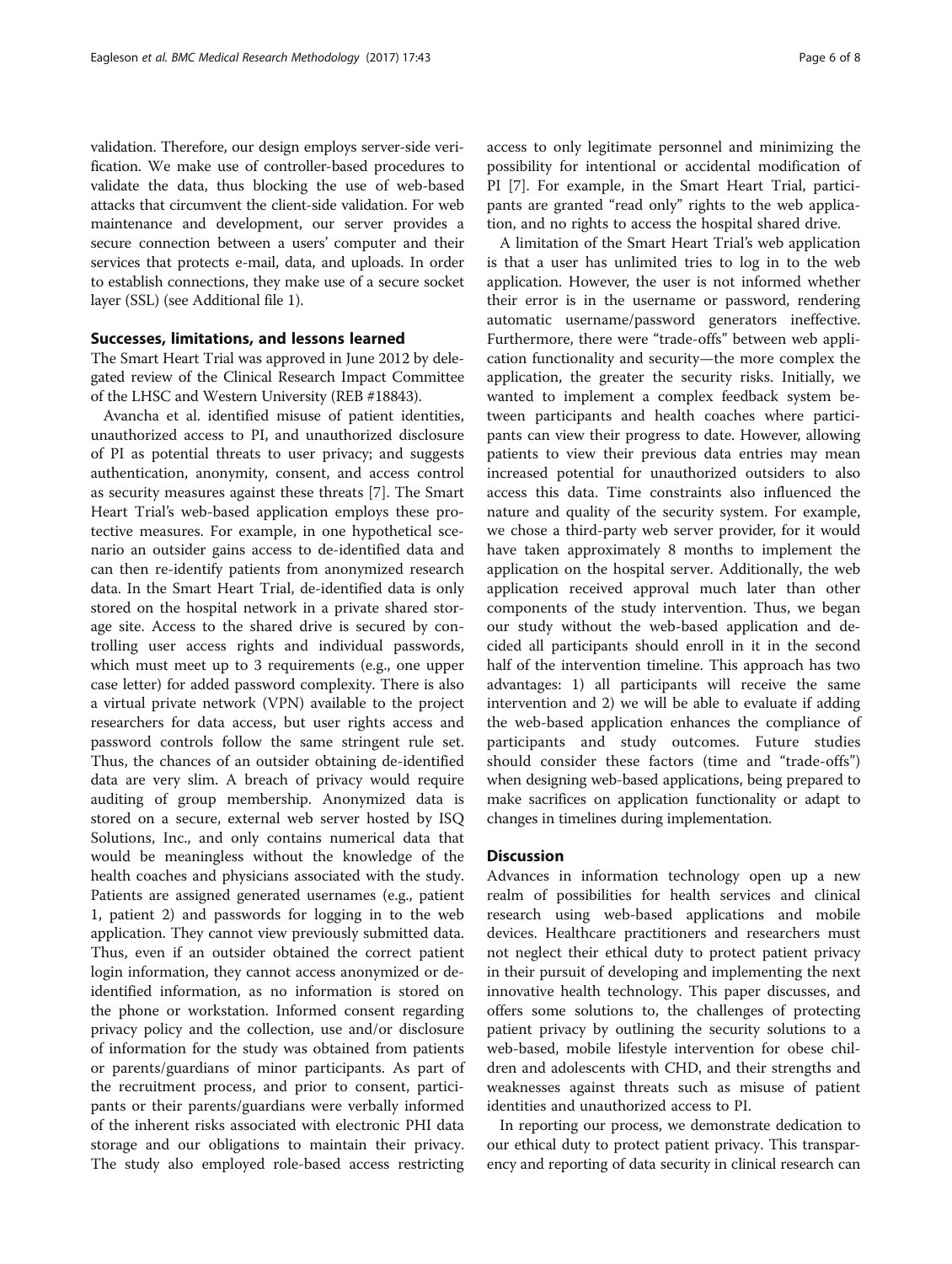<span id="page-6-0"></span>help keep researchers accountable, while also sharing strategies on how to address security and privacy issues. For example, Stopczynski et al. recommends openness amongst researchers collecting data using sensor networks so that new security platforms do not have to be created for every new study [[12](#page-7-0)]. Even in the private sector, Albrecht et al. calls for a standard reporting mechanisms for medical smartphone applications, especially those regarding security, to foster transparency and help users make informed choices [[13](#page-7-0)]. Similarly, we call upon clinical researchers to report on data security when publishing research on web-based and mobile health technology.

Each health intervention is unique as they differ in their purpose, target population, and methods for patient engagement. Thus, the security challenges will be unique. For example, in the Smart Heart Trial, there is no text message component, and consequently, no additional security risks. In contrast, Branson et al. sent text message reminders for appointments to adolescent outpatients, and employed an abbreviation technique (e.g., "C u Wed at 8") to protect patient confidentiality. As solutions to unique security challenges are shared and reported, perhaps security and privacy developments will adapt in parallel to the proliferation of web-based, mobile technology in healthcare, capturing both ethical merit and innovation in the future of health technology.

Of course, it is still an open controversy as to what extent the PHI is placed at risk using electronic records. The interested reader can read more about the objective measures of risk in (Weston [\[14\]](#page-7-0)) and more recent reports by the Ontario Director of Health Policy for a Canadian perspective (Grant and Di Re [[15\]](#page-7-0)). There will always be some level of risk associated with electronic record keeping, but properly implementing currently available technologies and defence strategies will minimize this risk to an acceptable level.

# Additional file

[Additional file 1:](dx.doi.org/10.1186/s12874-017-0324-6) Microsoft Word Document. Secure Host address SSL: Description of the Secure Socket Layer (SSL) used for data connections. (DOCX 16 kb)

### Abbreviations

CHD: Congenital heart disease; CIHR: Canadian institutes of health research; IT: Information technology; LHSC: London health sciences centre; MVC: Model, view, controller; NSERC: Natural sciences and engineering research council of Canada; PHI: Personal health information; PHIPA: Personal health information protection act; PI: Personal information; REB: Research ethics board; SSHRC: Social sciences and humanities research council of Canada; TCPS2: Tri-council policy statement; VPN: Virtual private network

#### Acknowledgements

We would also like to thank Adam A. Dempsey for his contributions to editing the manuscript.

## Funding

This study was supported by research grants from Innovation Fund of the Alternative Funding Plan of the Academic Health Sciences Centres of Ontario (AMOSO, #INN 12-003) and a grant from Children's Health Foundation, London, Ontario to Dr. K. Norozi.

#### Availability of data and materials

Data sharing not applicable to this article as no datasets were generated or analysed during the current study.

#### Authors' contributions

KN initiated the study and was supported by EW and LA-D. The first draft of manuscript was prepared by RE. KN, MR, SDJ, EW, LA-D, HP, AM and JS were involved in the development of the program as well as preparing the manuscript. TP was given honorarium for part of her time editing the manuscript. All authors read and approved the final manuscript.

#### Competing interests

The authors declare that they have no competing interests.

#### Consent for publication

Not applicable.

#### Ethics approval and consent to participate

The Smart Heart Trial was approved in June 2012 by delegated review of the Clinical Research Impact Committee of the LHSC and Western University (REB #18843). No study participants were involved.

## Publisher's Note

Springer Nature remains neutral with regard to jurisdictional claims in published maps and institutional affiliations.

#### Author details

<sup>1</sup> Faculty of Engineering, Western University, London, Canada. <sup>2</sup> Department of Paediatrics, Western University, London, Canada. <sup>3</sup>Children's Health Research Institute, London, Canada. <sup>4</sup>Paediatric Cardiopulmonary research laboratory London Health science centre, London, Canada. <sup>5</sup>School of Kinesiology Western University, London, Canada. <sup>6</sup>Brescia University College, Western University, London, ON, Canada. <sup>7</sup>Department of Paediatric Cardiology and Intensive Care Medicine, Medical School Hannover, Hannover, Germany. 8 Department of Paediatric Cardiology and Intensive Care Medicine, University of Goettingen, Goettingen, Germany. <sup>9</sup>Department of Paediatrics, Division of Paediatric Cardiology, Western University, 800 Commissioners Rd E, PO Box 5010, London, ON N6A 5W9, Canada.

## Received: 1 September 2016 Accepted: 9 March 2017 Published online: 17 March 2017

#### References

- 1. Chakravorty R. A programmable service architecture for mobile medical care. In: Fourth Annual IEEE International Conference on Pervasive Computing and Communications Workshops (PERCOMW'06): 2006. Pisa: IEEE; 2006. pp. 532–36. doi:[10.1109/PERCOMW.2006.11.](http://dx.doi.org/10.1109/PERCOMW.2006.11)
- 2. Sahoo PK. Efficient security mechanisms for mHealth applications using wireless body sensor networks. Sensors. 2012;12(9):12606–33.
- 3. Seko Y, Kidd S, Wiljer D, McKenzie K. Youth mental health interventions via mobile phones: a scoping review. Cyberpsychol Behav Soc Netw. 2014; 17(9):591–602.
- 4. Matthews M, Doherty G, Coyle D, Sharry J. Designing mobile applications to support mental health interventions. Handbook of research on user interface design and evaluation for mobile technology. 2008;635-656.
- Branson C, Clemmey P, Mukherjee P. Text message reminders to improve outpatient therapy attendance among adolescents: a pilot study. Psychol Serv. 2013;10(3):298–303.
- 6. Pozamantir A, Lee H, Chapman J, Prohovnik I. Web-based multi-center data management system for clinical neuroscience research. J Med Syst. 2010; 34(1):25–33.
- 7. Avancha S, Baxi A, Kotz D. Privacy in mobile technology for personal healthcare. ACM Computing Surveys (CSUR). 2012;45(1):3.
- 8. Kotz D, Fu K, Gunter C, Rubin A. Security for mobile and cloud frontiers in healthcare. Commun ACM. 2015;58(8):21–3.